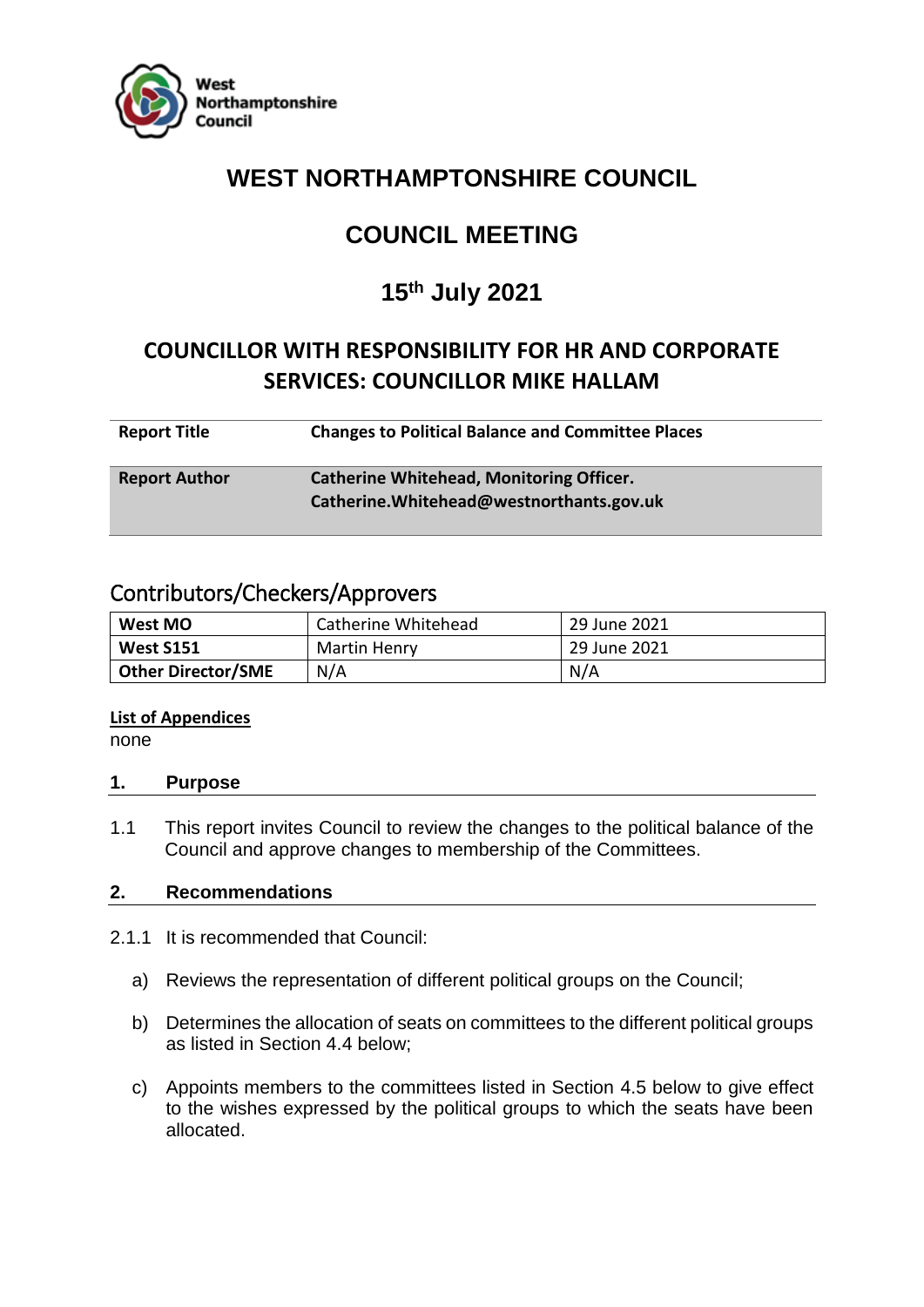# **3. Reason for Recommendations**

1.2 The Council is required to review the allocation of committee seats from timeto-time in accordance with the relevant legislation. The Council is responsible for appointing members to committees.

# **4. Issues and Choices**

### **Report Background**

- 4.1 At its annual meeting on 20 May 2021, the Council confirmed the political balance of the Council and the allocation of seats on committees between Political Groups.
- 4.2 Since that meeting, the number of seats held by the Conservative Group has reduced from 66 to 65. The member in question now sits as un-grouped independent member.
- 4.3 This change has necessitated a small recalculation of places on the Council's committees in order to maintain the correct political balance.

| <b>Committee</b>                                  | <b>Conservative</b><br>Group | Labour<br><b>Group</b> | <b>Liberal</b><br><b>Democrat</b><br><b>Group</b> | Independent<br><b>Group</b> | <b>Ungrouped</b> | <b>Total</b>   |
|---------------------------------------------------|------------------------------|------------------------|---------------------------------------------------|-----------------------------|------------------|----------------|
| Licensing<br>Committee A*                         | 10                           | 4                      |                                                   | 0                           | $\Omega$         | 15             |
| Licensing<br>Committee B*                         | 10                           | $\overline{4}$         | 1                                                 | $\mathbf 0$                 | $\overline{0}$   | 15             |
| Strategic<br>Planning<br>Committee                | 10                           | $\overline{2}$         | 1                                                 | $\mathbf 0$                 | $\mathbf 0$      | 13             |
| Corporate<br>Scrutiny<br>Committee**              | 11<br>(was $12$ )            | $\overline{4}$         | 1                                                 | $\mathbf 0$                 | 1                | 17             |
| People<br>Scrutiny<br>Committee                   | 10                           | 4                      | $\mathbf 0$                                       | 1                           | $\mathbf 0$      | 15             |
| Scrutiny<br>Place<br>Committee                    | 10                           | 4                      | $\mathbf 0$                                       | 1                           | 0                | 15             |
| Senior<br>Appointments<br>Committee               | 5                            | 1                      | 1                                                 | 0                           | $\mathbf 0$      | $\overline{7}$ |
| Audit<br>and<br>Governance<br>Committee           | 6                            | $\overline{2}$         | 1                                                 | $\overline{0}$              | $\overline{0}$   | 9              |
| Democracy<br>and<br><b>Standards</b><br>Committee | $\overline{7}$               | 1                      | 1                                                 | $\overline{0}$              | $\overline{0}$   | 9              |
| Pensions<br>Committee                             | 5                            | $\overline{2}$         | $\overline{0}$                                    | $\overline{0}$              | $\overline{0}$   | $\overline{7}$ |
| <b>Total</b>                                      | 84                           | 28                     | 7                                                 | $\overline{2}$              | 1                | 122            |

4.4 The allocation of seats between the committees is now as follows:

\* same Members for both Licensing Committees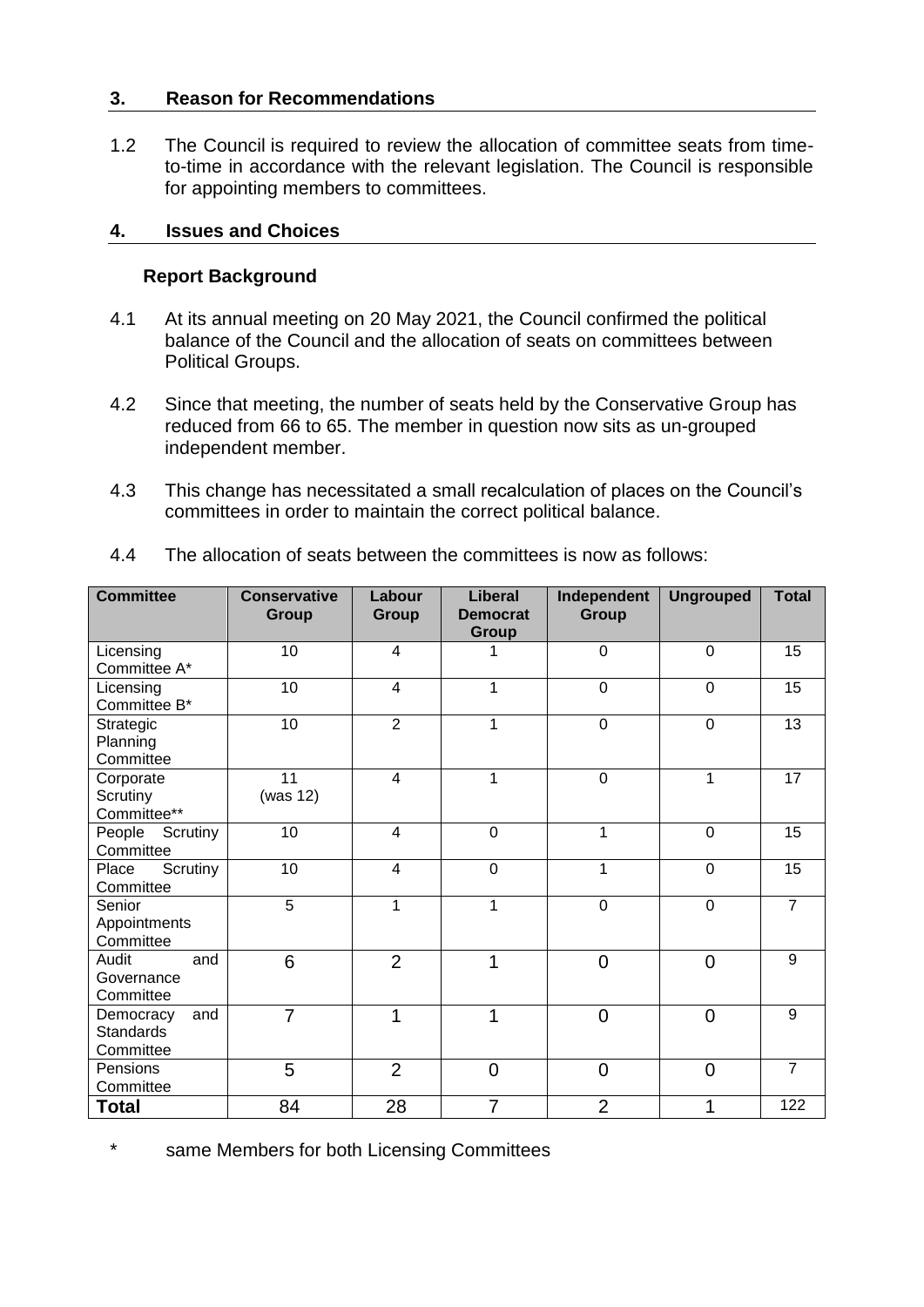- \*\* In order to maintain the overall balance on the Council it is proposed to allocate a seat on the Corporate Scrutiny Committee (as the largest committee established by the Council) to an un-grouped independent councillor, as per section 3.6 below.
- 4.5 In addition to the change resulting from the revised political balance of the Council, the Conservative and Labour Groups would like to make changes to the membership of the following Committees as detailed below:

# **Cabinet (for information only)**

Councillor Mike Hallam to replace Councillor Lizzy Bowen as Cabinet Member for HR and Corporate Services

Councillor Lizzy Bowen - Cabinet Member for Economic Development, Town Centre Regeneration and Growth. This position was previously vacant.

#### **Licensing Committee**

Councillor Janice Duffy to replace Councillor Emma Roberts.

# **Strategic Planning Committee**

Councillor Jake Roberts. This position was previously "To be confirmed".

# **Corporate Overview and Scrutiny Committee**

Councillor Ian McCord to replace Councillor Brian Sargeant.

#### **Place Overview and Scrutiny Committee**

Councillor Paul Dyball to replace Councillor Mike Hallam.

#### **Pensions Committee**

Councillor Malcolm Longley to replace Councillor Lizzy Bowen as Chair.

#### **Investments Sub Committee**

Councillors Phil Bignell, Malcolm Longley, Charles Morton and Cathrine Russell. Appointments to the Investments Sub Committee were made at the meeting of the Pensions Committee on 15 June 2021.

#### **Local Pensions Board**

Councillor Ken Pritchard. The position was previously "To be confirmed."

#### **South Northants Area Planning Committee**

Councillor Maggie Clubley to replace Councillor Louisa Fowler. Councillor Ken Pritchard to be Vice Chair.